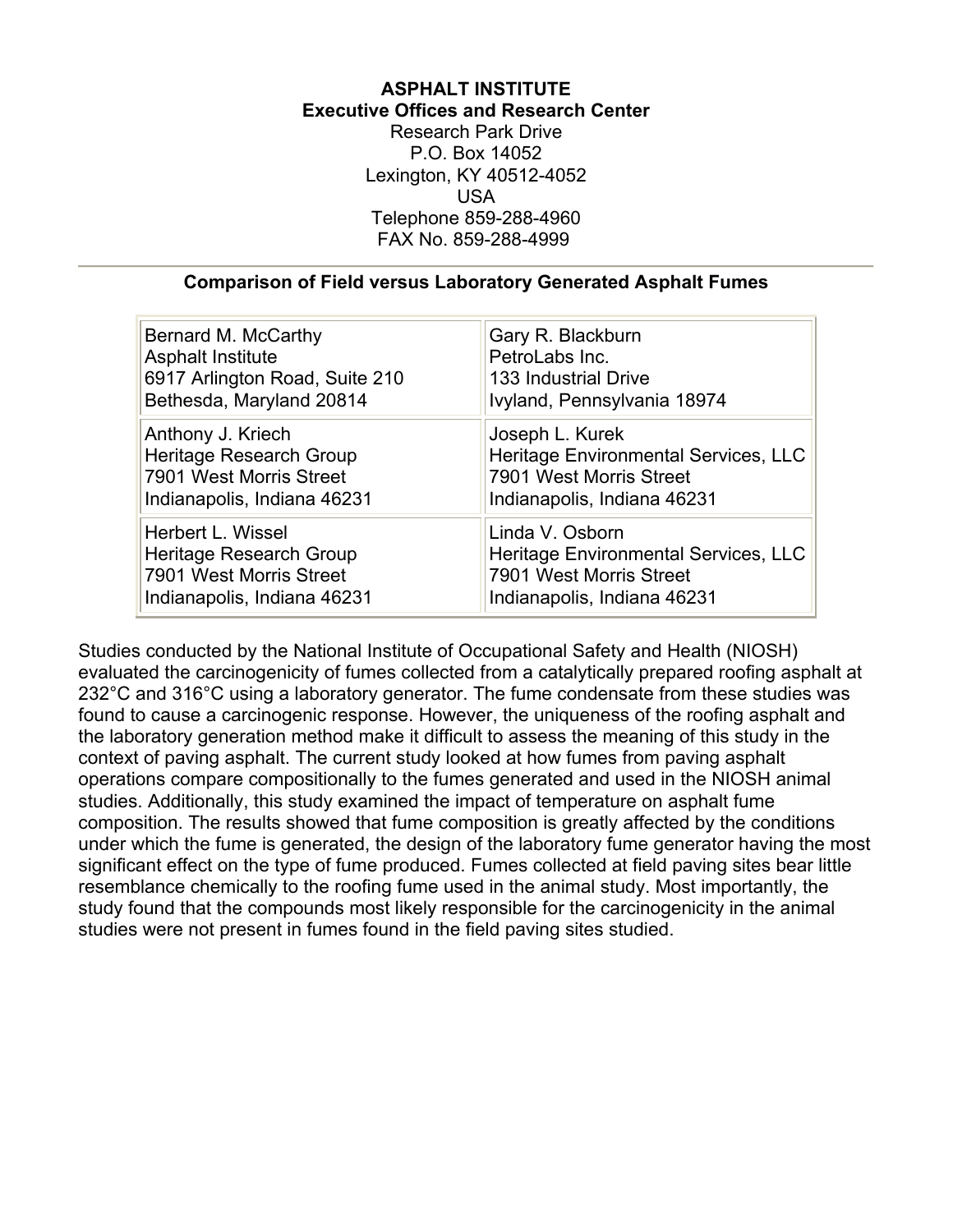# <span id="page-1-0"></span>**Contents**

## [COMPARISON OF FIELD VERSUS LABORATORY GENERATED ASPHALT FUMES](#page-1-0)

**[MATERIALS](#page-1-0)** 

• [NIOSH Fume Condensate](#page-1-0)

**[METHODS](#page-2-0)** 

- [Laboratory Fume Generation](#page-2-0)
- [Field Fume Tank Collection](#page-2-0)
- [Personnel Sampling of Field Paving Fumes](#page-2-0)
- [Analytical Methods](#page-2-0)

**[RESULTS](#page-3-0)** 

- [Comparison of Field Tank Fumes and Laboratory Fumes at Three Temperatures](#page-3-0)
- [Comparison of Fumes Collected from the Laboratory Generator with Fumes Collected](#page-4-0)  [Above the Storage Tank and from Paving Workers](#page-4-0)

**[CONCLUSION](#page-4-0)** 

# [ACKNOWLEDGMENTS & REFERENCES](#page-5-0)

[LIST OF TABLES](#page-6-0)

# [LIST OF FIGURES](#page-6-0)

# **Comparison of Field versus Laboratory Generated Asphalt Fumes**

The National Institute of Occupational Safety and Health (NIOSH) conducted two animal skin painting studies *(1, 2, 3)* in the 1980's on asphalt fumes from a roofing asphalt produced at 232°C and 316°C. The fume generator used in these studies is shown in [Figure 1](#page-10-0). Both studies found that the fume condensate produced a carcinogenic response. NIOSH provided retained fume samples as well as the neat roofing asphalt for a study which sought to better define the chemicals responsible for the carcinogenic response.

This study investigated the chemical composition and biological effects of the laboratorygenerated roofing fume condensate and compared it with fumes from paving asphalts. Initially, paving asphalt fumes were generated in an identical generator using conditions as outlined in the NIOSH protocol. This same paving asphalt was then fumed at two lower temperatures, including 191°C and 163°C, with 163°C being more consistent with typical paving operations, in order to determine what effect temperature would have on fume composition. Fumes were also collected from the vapor space above a storage tank containing this same paving asphalt held at the three temperatures used in the laboratory study. All fumes were compared to those collected from the worksite breathing zone air at a field site placing the same hot mix paving asphalt. This worksite fume was considered to be the most representative of actual worker exposure and are the samples to which others were compared.

# **MATERIALS**

# **NIOSH Fume Condensate**

NIOSH provided a sample of fume condensate dissolved in solvent. This solution was retained from the second skin painting study conducted by Sivak *(2).* The solutions were composed of 50% Whole Fume Condensate and 50% of a solvent mixture (50/50 cyclohexane/acetone). The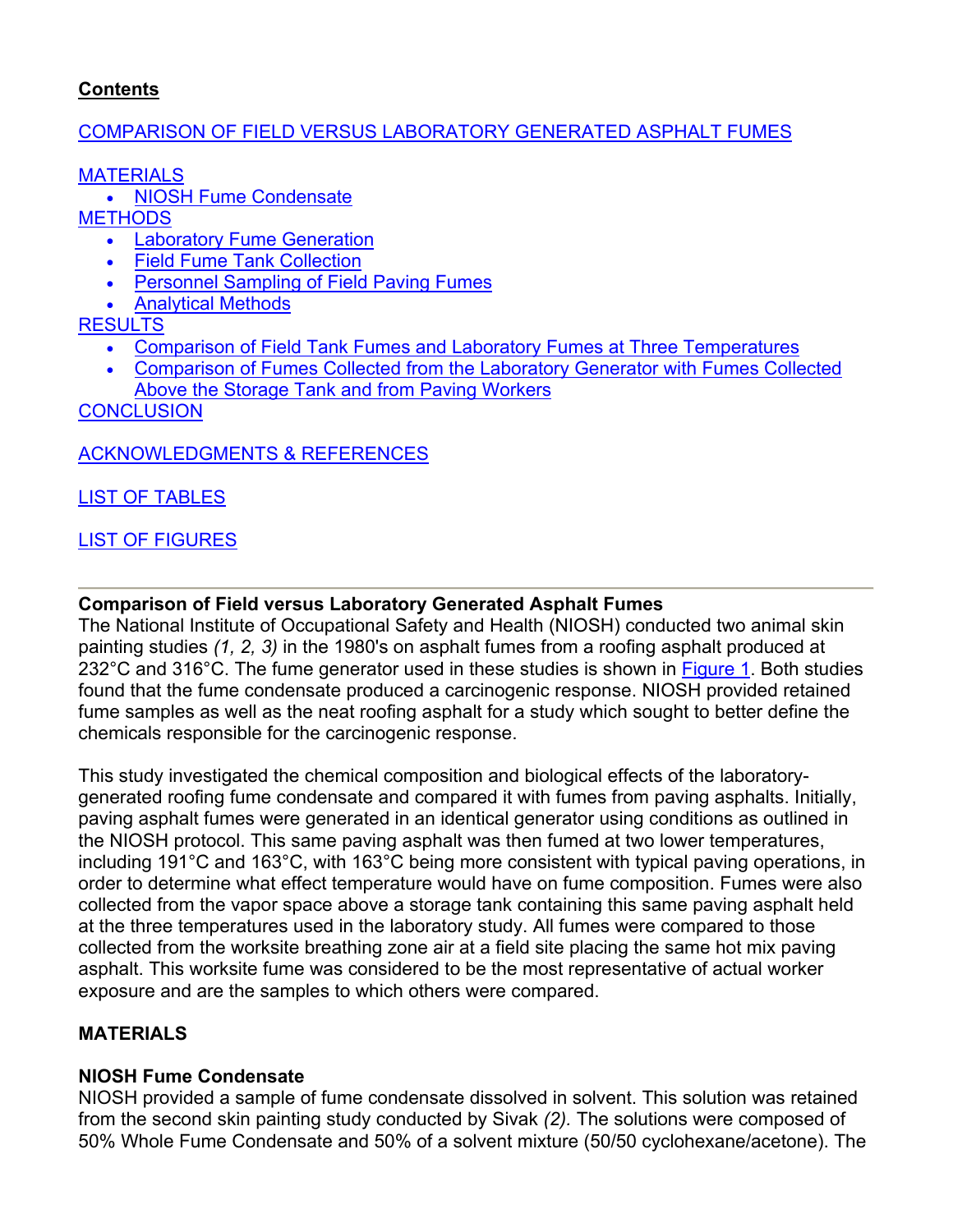<span id="page-2-0"></span>roofing asphalt from which this fume was generated was an ASTM D312 Type III Asphalt *(4)* commercially produced by oxidizing Saudi Heavy Asphalt with FeCl<sub>3</sub> catalyst. The paving asphalt used in the study was a widely used commercially available AC-20 from Asphalt Materials, Inc. in Indianapolis, Indiana. The physical properties of the asphalt are listed in Table [1](#page-6-0) and meet ASTM D3381 [Table 2](#page-7-0) asphalt *(5)*.

## **METHODS**

## **Laboratory Fume Generation**

Laboratory fume generation was conducted as described by Sivak *(2)* using the apparatus shown in [Figure 1](#page-10-0). Generation temperature was varied and included temperatures of 232°C, 191°C, and 163°C. The 232°C was selected because this temperature was used in the first NIOSH study. The 316°C fume was not evaluated because of safety concerns about fume generation at a temperature above the flash point of the asphalt cement. (Two early attempts resulted in implosions of the twelve liter generation flask.) Originally the 316°C temperature was used in the NIOSH studies since large quantities of condensate were required for dosing more than one thousand mice in the skin painting studies.

Fumes were collected in the laboratory by drawing air (10 liters/min) across the surface of a stirred (200 rpm) 12 liter glass reactor and into a series of cold traps, using 6.5 Kg of asphalt cement at temperature for 6 hours.

**[Contents](#page-1-0)** 

## **Field Fume Tank Collection**

Fumes from the same paving asphalt were collected from the vapor space above an oil-heated 57  $\text{m}^3$  (15,000 gallon) storage tank filled 2/3 full with asphalt cement. The collection system is shown in [Figure 2](#page-10-0). It uses the same cold traps and air flow (10 liters/min) used in the laboratory study. The fumes were collected at a point 15 cm above the surface. Initially, the tank was heated to 163°C and fumes were collected for 2.5 hours and retained for testing. The asphalt was then passed through a heat exchanger to raise the tank temperature to 197°C, after which fumes were collected another 2.5 hours. Finally, the asphalt was heated to 232°C and fumed for 2.5 more hours.

# **Personnel Sampling of Field Paving Fumes**

Fumes were collected from this same asphalt cement used as binder at a hot mix asphalt paving site. Samples were collected from individuals working on the paving crew, including the paver operator, two screedmen, and the first roller operator.

Sampling in the field used a modification of NIOSH Method 5506 *(6)*. The modification included pre-extracting the glass fiber and silver membrane with benzene to remove any organics. Secondly, a silver membrane was used instead of Teflon® . The outlet of the cassette was attached to an XAD-2 tube. The front chamber contained 400 mg of XAD-2 resin and the back half contained 200 mg. The XAD-2 tube was used to capture the total organic exposure in the workplace. This is important because the laboratory-generated fumes condense all the organic materials released from the heated asphalt surface. After exposure, the cassette filters and XAD-2 tubes were capped, wrapped in foil to avoid exposure to UV light, and placed in dry ice at the project.

# **Analytical Methods**

*Analyses of Total Particulate on Personnel Sampling*  NIOSH Method 0500*(7)* was used for determination of total particulate.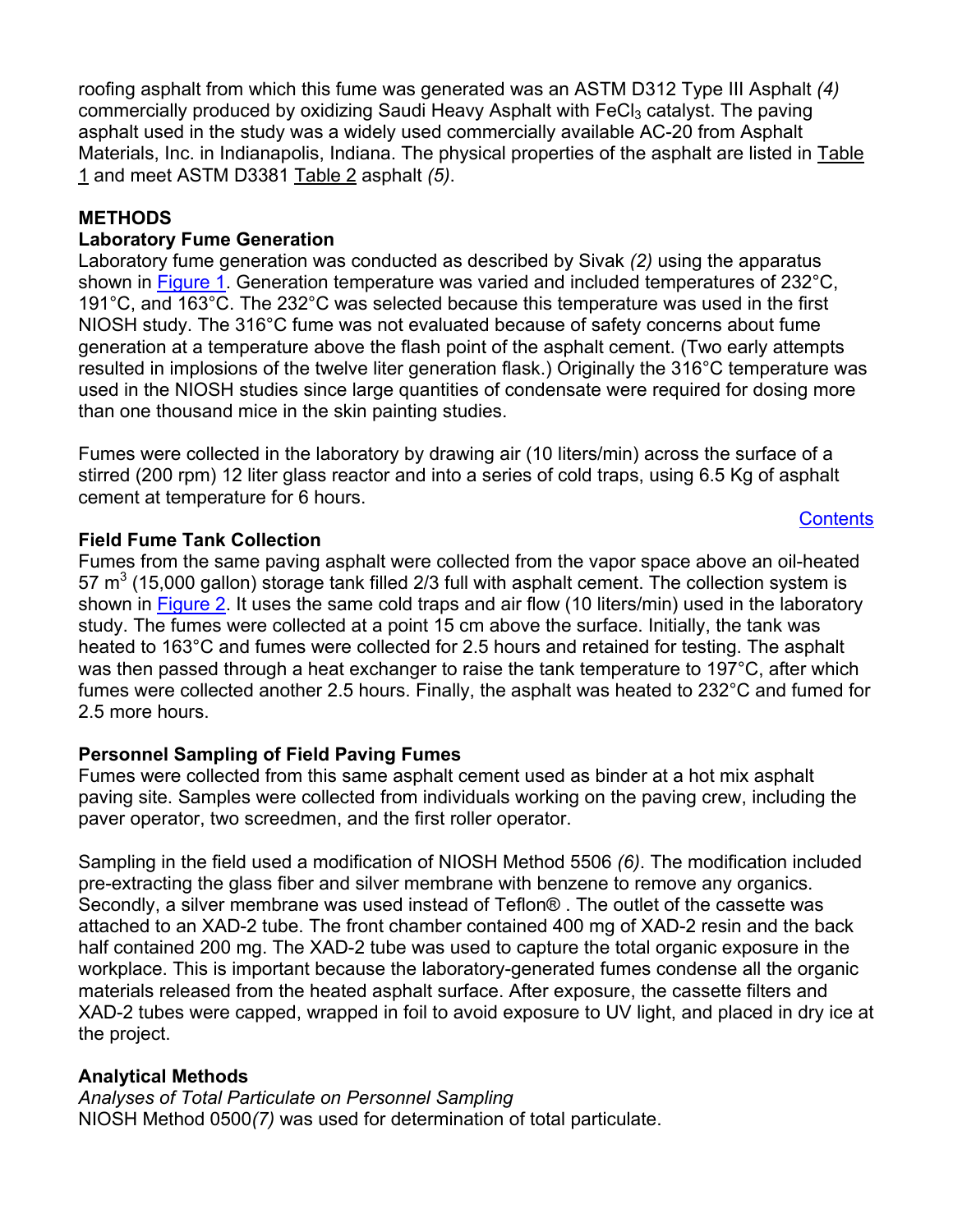## <span id="page-3-0"></span>*Carbon Disulfide Soluble Material on Personnel Cassettes*

NIOSH method 5023 *(8)* was followed, except that carbon disulfide was substituted for benzene as the extraction solvent. Cassettes from each team of four workers at a given site were combined to provide enough material for subsequent analysis. Carbon disulfide-soluble material on the filters and XAD-2 resins were combined to more accurately simulate total organic exposure in the breathing zone air. Carbon disulfide is an extremely dangerous material due both to its biological activity and because of its low autoignition temperature. It should be handled with extreme care in a well ventilated hood.

## *High Resolution Gas Chromatography/Mass Spectrometry (HRGC/MS)*

Fume condensates were analyzed on a Hewlett-Packard mass spectrometer interfaced with a Hewlett Packard 5790 gas chromatograph. One microliter of sample dissolved in a suitable solvent was injected on a 30 m DB-1 capillary column in splitless mode. The injector and transfer line temperature were 280ºC, the oven was heated at 80ºC for 2 minutes and programmed to heat to 320ºC at 10ºC/min., and then held for 20 minutes. The mass spectrometer was scanned from mass 40 to 800 in approximately one second. One sample was derivatized to form the trimethylsilyl derivative by using a commercially available prepared cocktail.

## *as Chromatography with Flame Photometric Detection (GC/FPD)*

Sulfur heterocycles were determined using the following procedure. Samples were dissolved in iso-octane and partitioned between iso-octane and dimethylsulfoxide. The DMSO extract was then diluted with water and back-extracted into iso-octane. The resulting iso-octane solution was analyzed using a Hewlett-Packard Model 5890 Series II gas chromatograph equipped with a 30 m x 0.54 mm DB-624 GLPC column and a flame photometric detector. External calibration standards contained 1.0, 5.0 and 10 mg/L each of benzothiophene, dibenzothiophene, thianthrene, and naphthobenzothiophene.

**[Contents](#page-1-0)** 

Sulfur-containing compounds were arbitrarily divided into two groups: those eluting between the solvent peak and dibenzothiophene (<3-ring) SH(L), and those eluting at or after the retention time of dibenzothiophene (>3-ring) SH(H). Quantification was based on the assumption that all responses were similar to that of dibenzothiophene.

## *Gas Chromatography/Flame Ionization Detection (GC/FID) Simulated Distillation* Simulated distillation of the fume condensates was performed using ASTM Method D-2887 *(9)*.

## **RESULTS**

#### **Comparison of Field Tank Fumes and Laboratory Fumes at Three Temperatures**

[Table 2](#page-7-0) shows a comparison of fumes generated at three different temperatures both in the NIOSH fume generator and in field storage tanks. The comparison is made using GC/FID Simulated Distillation of total fume and GC/FPD which evaluates the sulfur heterocycles. The results for sulfur heterocycles ([Table 2\)](#page-7-0) are graphically presented in Figure 3. These data show striking differences between the fumes collected from storage tanks and the laboratorygenerated fumes. Most notable are the much higher boiling point distributions seen in the laboratory fumes. Comparison of fume generated in the laboratory at 232°C with that collected in the field storage tank at 163°C, shows virtually no overlap in composition, based solely on fume boiling point distribution. The data also show a trend of increasing volatility with decreasing temperature (see 50% B.P.) in both field and laboratory-generated fumes.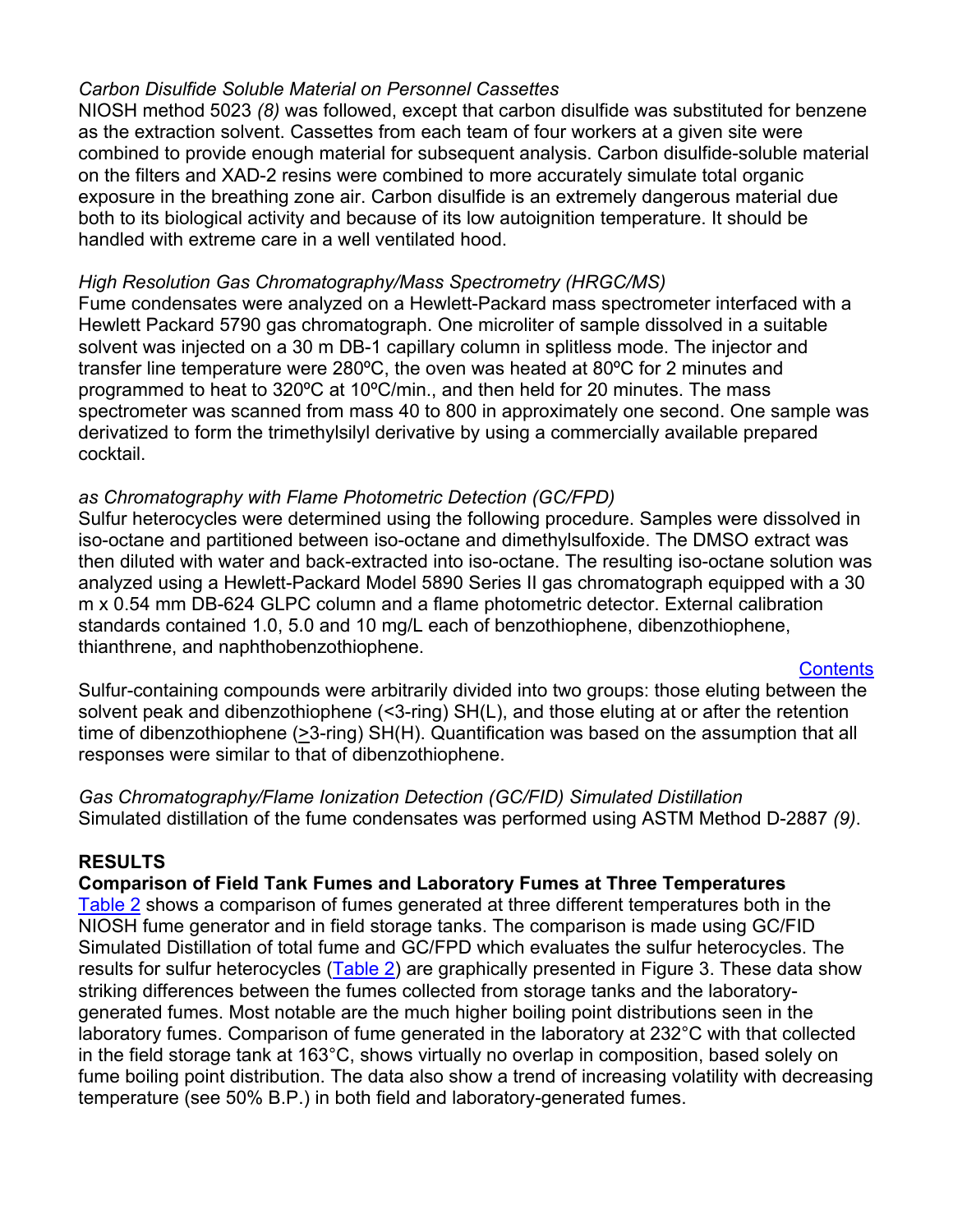## <span id="page-4-0"></span>**Comparison of Fumes Collected from the Laboratory Generator with Fumes Collected Above the Storage Tank and from Paving Workers**

## *Field Storage and Laboratory*

Fumes collected from the paving site at 150°C were compared to fumes taken from the storage tank at the same temperature. Fumes were also generated in the laboratory at 150°C using the NIOSH protoco[l. Table 3](#page-8-0) gives the results of these comparisons. The boiling point distribution for the personnel cassettes is between that from the storage tank and the laboratory fume generation. This result is not surprising inasmuch as the most volatile components of the fumes present in the storage tank are lost in the hot mix process when the asphalt cement is coated on the heated aggregate. The laboratory-generated fume had properties consistent with previous studies *(10),* i.e. it had a significantly higher boiling point distribution than other field fumes.

The second part of the study compared paving fume condensates taken from the storage tank at 150°C, and the laboratory generator at 150°C with NIOSH laboratory roofing fume condensate generated at 316°C used in the NIOSH animal study. GC/MS data on DMSO-extracted samples are presented in [Table 4](#page-9-0). DMSO extraction, as discussed under the GC/FPD method, was used because it selectively extracts polynuclear aromatic compounds (PACs) and evidence from other studies *(11)* suggests that the carcinogenicity of petroleum materials is due to 4-6 ring PACs. A graph of the data by ring number is shown in [Figure 4.](#page-11-0) These results clearly show that the NIOSH fume condensate has a significant amount of 3 ring or larger PACs, while the laboratory-generated paving asphalt fume contains mostly one-to three-ring aromatics, but still contains significant amounts of 4-ring PAHs. However, the field fume taken from the storage tank contains no detectable 4-ring PACs, as expected based on the boiling point distribution and GC/FPD sulfur heterocycle analyses.

#### **CONCLUSION**

**[Contents](#page-1-0)** 

The purpose of this study was to investigate the relationship between asphalt fume composition and the method of fume generation. The findings from the study could then be used to help assess the relevance of the NIOSH mouse skin-painting bioassays to any assessment of the carcinogenic potential of workplace asphalt fumes.

This study found that the NIOSH laboratory fume generation protocol does not produce fumes representative of those found in the workplace environment of the paving operations studied.

There are several reasons why the NIOSH fume generator produced a fume so different from those found in the field. The first is the reduced pressure inside the fume generator. Our testing found vacuums as high as 50 mm below atmospheric pressure inside the chamber during testing, an effect apparently due to partial plugging of the filters used to clean the air before it enters the chamber. NIOSH noted this in their report on the animal study *(2)*.

The second factor influencing fume composition was stirring. To avoid localized overheating of the asphalt, NIOSH used a multiblade stirrer rotating at 200 rpm. One of the mixing blades was at the surface of the liquid asphalt which resulted in significant aerosol formation at the liquidvapor interface (see [Figure 1\)](#page-10-0). Because of the reduced vacuum and stirring these aerosol droplets, which contain high molecular weight hydrocarbons, leave the surface and enter into the air stream, and are carried into the cold traps. In paving operations the asphalt film does not experience such agitation or reduced pressure, and most large aerosol droplets fall back to the paving surface and do not reach the worker's breathing zone.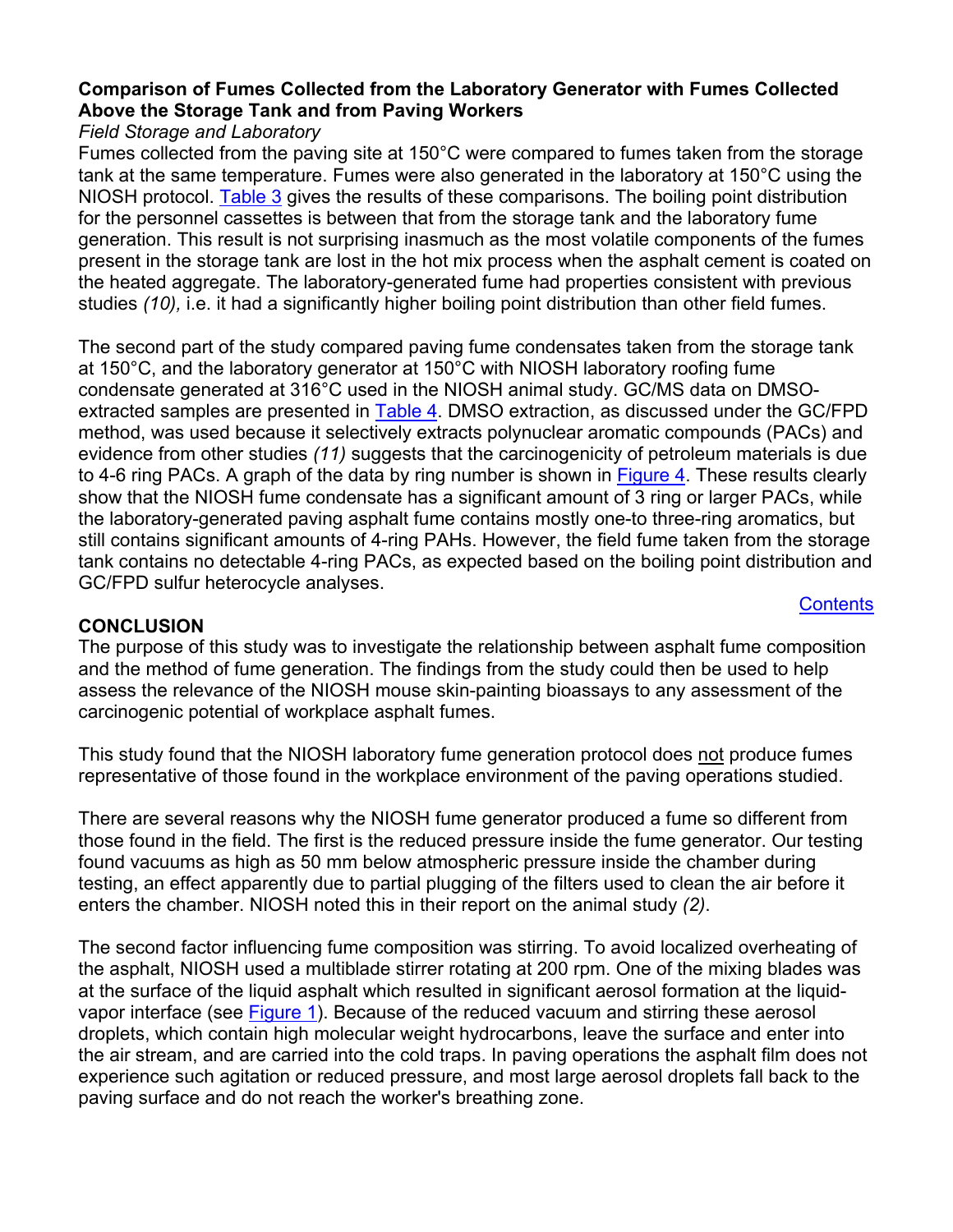<span id="page-5-0"></span>Three classes of aromatic compounds were assayed in the characterization of fume condensates: aromatic hydrocarbons, sulfur-heterocycles, and oxygen heterocycles. The sulfur heterocycles were further subdivided into low  $($  < 3-ring) and high  $($   $\geq$  3-ring) molecular weight groups. Detailed analytical characterization by HR-GC/MS of fumes from paving asphalt was also carried out.

The rationale for selection of sulfur heterocycles as one of the endpoints was the speculation by NIOSH that the carcinogenicity seen in their skin-painting assays may have been caused in large part by these compounds. The subdivision into low and high molecular weight groups reflects the belief that one- and two-ring sulfur heterocycles *(12,13)* are not carcinogenic, while some three-, and especially four- and five-ring species are known to be mutagenic. Similar considerations apply to the analysis of the GC/MS data on distribution of aromatic hydrocarbons and sulfur heterocycles by ring-number.

Taken as a whole, the analytical data confirm the conclusions drawn from the gravimetric and boiling range assays: (a) the original NIOSH fume condensates have significant levels of high molecular weight PACs and sulfur heterocycles (PASH). A subset of these compounds are the likely source of the carcinogenicity found in the animal study; (b) the field fumes contain much lower molecular weight aromatic hydrocarbons than NIOSH laboratory fumes; and (c) four-ring or larger polycyclic aromatic compounds, which are the likely carcinogens in the NIOSH studies, were undetectable in these field paving fumes.

## **[Contents](#page-1-0)**

## **ACKNOWLEDGMENTS**

The authors wish to thank Drs. Richard Niemeier and Larry Olsen and their colleagues at the National Institute of Occupational Safety and Health in Cincinnati, Ohio for providing the asphalt and asphalt fume condensate samples used in the animal studies and for their many helpful discussions in better understanding asphalt fume chemistry.

#### **REFERENCES**

- 1. Thayer, P.S., K.T. Menzies, and P.C. Thuna. *Roofing Asphalts, Pitch and UVL Carcinogenesis.* U.S. Department of Health and Human Services, Contract 210-78-0035, 1981.
- 2. Sivak, A., K.T. Menzies, K. Beltes, J. Worthington, A. Ross, and R. Latta. *Assessment of the Carcinogenic/Promoting Activity of Asphalt Fumes.* U.S. Department of Health and Human Services Contract 200-83-2612, 1989.
- 3. Sivak, A., R. Niemeier, D. Lynch, K. Beltis, S. Simon, R. Salomon, R. Latta, B. Belinky, K. Menzies, A. Lunsford, C. Cooper, A. Ross and R. Bruner. Skin carcinogenicity of condensed asphalt roofing fumes and their fractions following dermal application to mice. *Elsevier*, Cancer Letters, 117, 1997, pp. 113-123.
- 4. *ASTM Standard Specification D 312, Asphalt Used in Roofing.* ASTM Annual Book of Standards, Section 4, Volume 4.04, W. Conshohocken, PA, 1998.
- 5. *ASTM Standard Specification D 3381, Viscosity-Graded Asphalt Cement for Use in Pavement Construction.* ASTM Annual Book of Standards, Section 4, Volume 4.03, W. Conshohocken, PA, 1998.
- 6. *NIOSH Manual of Analytical Methods, Method 5506, 3rd Ed., 1st Supplement.* U.S. Depart. of Health, Education and Welfare, Publ (NIOSH), pp. 84-100, May 15, 1985.
- 7. *NIOSH Manual of Analytical Methods, Method 0500, 3rd Ed., 1st Supplement.* U.S. Depart. of Health, Education and Welfare, Publ (NIOSH), May 1985.
- 8. *NIOSH Manual of Analytical Methods, Method 5023, 3<sup>rd</sup> Ed., 1<sup>st</sup> Supplement. U.S.* Depart. of Health, Education and Welfare, Publ (NIOSH), February 1984.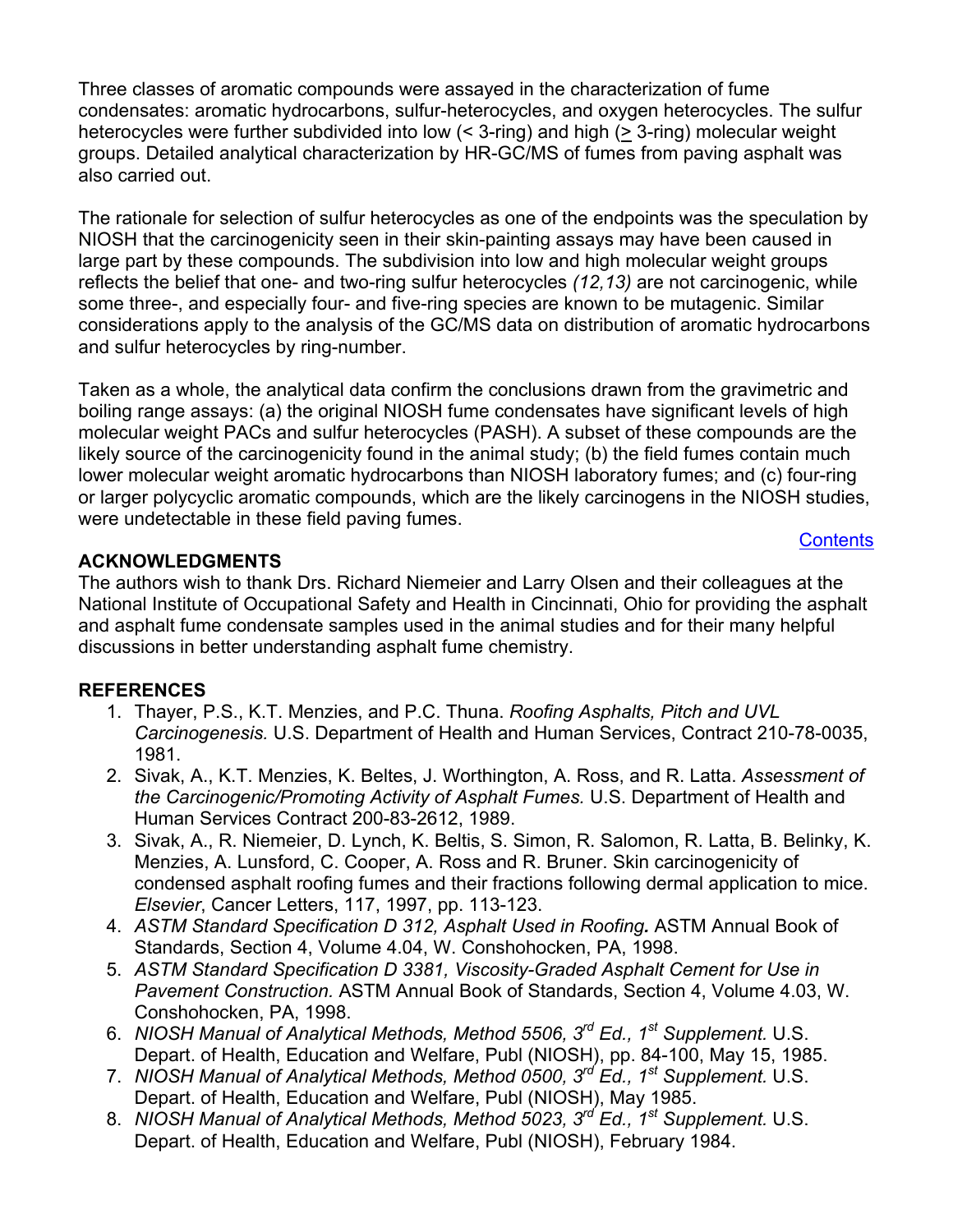- <span id="page-6-0"></span>9. *ASTM Standard Specification D2887, Boiling Range Distribution of Petroleum Fractions by Gas Chromatograph.* ASTM Annual Book of Standards, Section 5, Volume 5.02, W. Conshohocken, PA, 1997.
- 10. Kriech, A.J., J.T. Kurek and H.L. Wissel. *Effects of Mode of Generation on the Composition of Asphalt Fumes.* 16th Annual Symposium on Polynuclear Aromatic Compounds, Nov. 1997 (submitted for publication).
- 11. Roy, T.A., S.W. Johnson, G.R. Blackburn, and C.R. Mackerer. *Fund. and Appl. Tox*. 10, p. 466, 1988.
- 12. Pelroy, R.A., D.L. Stewart, Y. Tominaga, M. Iwao, R.N. Castle and M.L. Lee. Microbial mutagenicity of 3- and 4-ring polycyclic aromatic sulfur heterocycles. *Mutation Research*, 117, 1983, pp. 31-40.
- 13. McFall, T., G.M. Booth and M.L. Lee. Mutagenic activity of methyl-substituted tri- and tetracyclic aromatic sulfur heterocycles. *Mutation Research*, 135, 1984, pp. 97-103.

## **List of Tables**

- [TABLE 1](#page-6-0) AC-20 Physical Properties
- [TABLE 2](#page-7-0) Field Tanks versus Laboratory
- [TABLE 3](#page-8-0) Field versus Lab Study/Indiana Paving Asphalt
- [TABLE 4](#page-9-0) High Resolution Mass Spec Whole Fumes DMSO Extracted

## **List of Figures**

- [FIGURE 1](#page-10-0) Asphalt Fumes Generation System Apparatus
- [FIGURE 2](#page-10-0) Field Fume Collection System
- [FIGURE 3](#page-11-0) Comparison of High Molecular Weight Sulfur Heterocycles in Field Tanks versus the Laboratory

**[Contents](#page-1-0)** 

[FIGURE 4](#page-11-0) Percentage of Total PACs in Fume

|                                  | Result | Specification |
|----------------------------------|--------|---------------|
| Viscosity @60°C, P               | 1910   | 1600-2400     |
| Viscosity $@135^{\circ}C$ , cSt. | 365    | $300+$        |
| Penetration @25°C, 100g, 5s      | 66     | $60+$         |
| Flash Point, COC, °C             | 304    | $232+$        |
| Solubility, %                    | 99.93  | $99.0+$       |
| Viscosity ATFOT, P               | 3860   | 10000-        |
| Ductility $@25^{\circ}C$ , cm    | $100+$ | $50+$         |

#### **TABLE 1 AC-20 Physical Properties**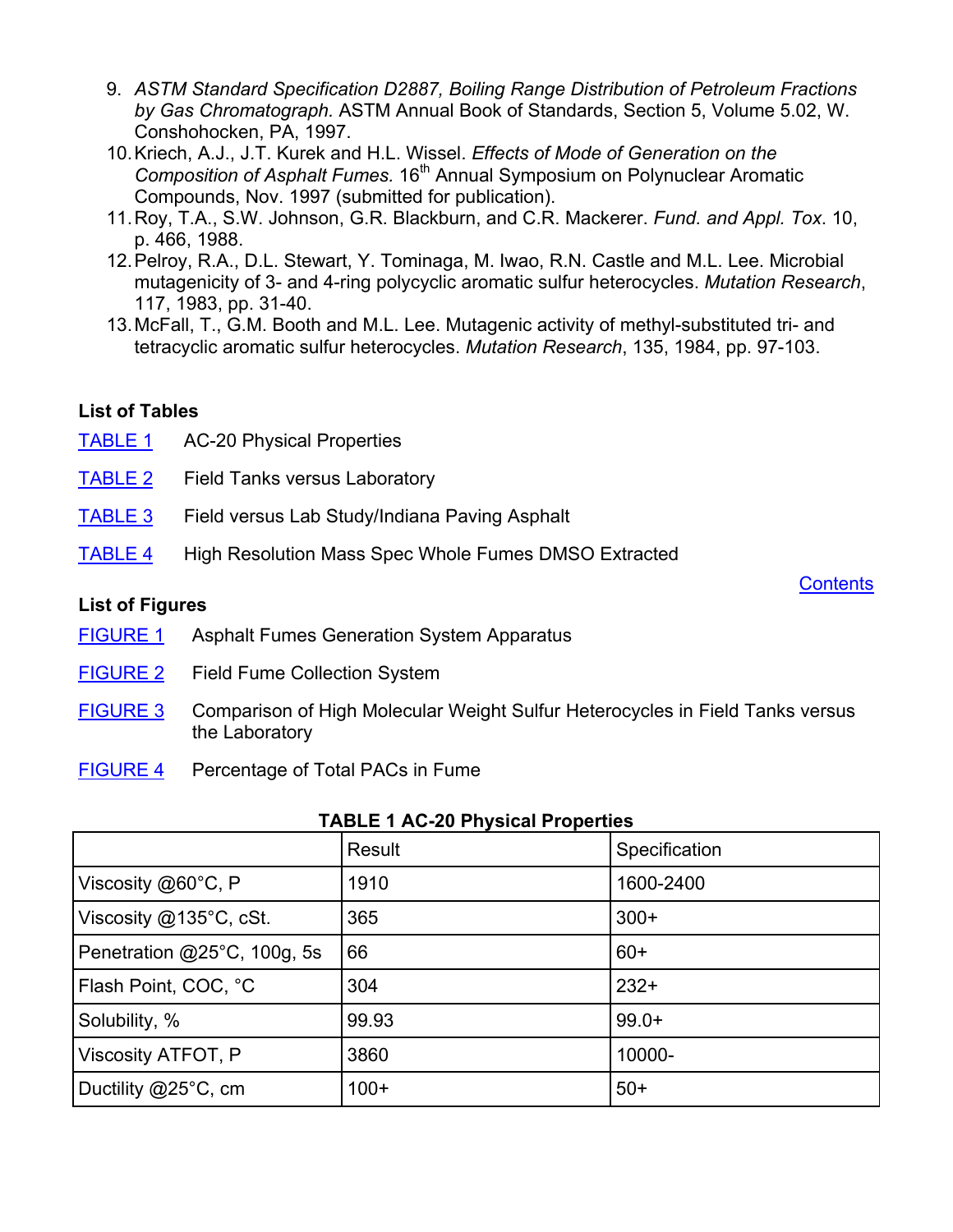<span id="page-7-0"></span>

| Asphalt<br>Source/Type                                                                                                         |                                                                           | Lab/Paving Field/Paving                                                   | Lab/PavingField/                                                          | Paving                                                                    |                                                                           | Lab/ Paving Field/Paving                                                  |
|--------------------------------------------------------------------------------------------------------------------------------|---------------------------------------------------------------------------|---------------------------------------------------------------------------|---------------------------------------------------------------------------|---------------------------------------------------------------------------|---------------------------------------------------------------------------|---------------------------------------------------------------------------|
| Temperature, °C                                                                                                                | 232                                                                       | 232                                                                       | 191                                                                       | 191                                                                       | 163                                                                       | 163                                                                       |
| Air, Lpm.                                                                                                                      | 10                                                                        | 10                                                                        | 10                                                                        | 10                                                                        | 10                                                                        | 10                                                                        |
| Quantity of<br>Asphalt, Kg.                                                                                                    | 6.5                                                                       | 38,000                                                                    | 6.5                                                                       | 38,000                                                                    | 6.5                                                                       | 38,000                                                                    |
| Stirring, rpm.                                                                                                                 | 200                                                                       | <b>No</b>                                                                 | 200                                                                       | <b>No</b>                                                                 | 200                                                                       | <b>No</b>                                                                 |
| Time in<br>Generation, hrs.                                                                                                    | 6.0                                                                       | 2.5                                                                       | 6.0                                                                       | 2.5                                                                       | 6.0                                                                       | 2.5                                                                       |
| Conditions                                                                                                                     | Lab                                                                       | Field                                                                     | Lab                                                                       | Field                                                                     | Lab                                                                       | Field                                                                     |
| <b>Simulated</b><br>Distillation, °C<br><b>IBP</b><br>5%<br>10%<br>20%<br>30%<br>40%<br>50%<br>60%<br>70%<br>80%<br>90%<br>95% | 252<br>264<br>286<br>312<br>327<br>349<br>363<br>378<br>397<br>416<br>429 | 161<br>189<br>216<br>225<br>234<br>253<br>267<br>273<br>289<br>348<br>399 | 262<br>271<br>294<br>309<br>327<br>338<br>353<br>368<br>385<br>407<br>425 | 168<br>187<br>205<br>216<br>224<br>232<br>243<br>251<br>262<br>287<br>356 | 247<br>252<br>264<br>260<br>269<br>271<br>287<br>302<br>317<br>338<br>361 | 174<br>193<br>208<br>216<br>227<br>232<br>241<br>247<br>251<br>263<br>271 |
| Sulfur, %/ppm.                                                                                                                 |                                                                           |                                                                           |                                                                           |                                                                           |                                                                           |                                                                           |
| Low Molecular Wt.                                                                                                              | 29.0/2100                                                                 | 87.6/3300                                                                 | 7.6/110                                                                   | 94.2/14,000 32.9/4000                                                     |                                                                           | 97.2/13,000                                                               |
| High Molecular Wt. 71.0/5100                                                                                                   |                                                                           | 12.4/470                                                                  | 92.4/1300                                                                 | 5.8/850                                                                   | 67.1/8200                                                                 | 2.8/370                                                                   |
| <b>Sulfur Heterocyclic PACs,</b><br>ppm                                                                                        |                                                                           |                                                                           |                                                                           |                                                                           |                                                                           |                                                                           |
| Benzothiophene                                                                                                                 | 4.6                                                                       | 38.0                                                                      | 0.26                                                                      | 110                                                                       | 1.0                                                                       | 100                                                                       |
| Dibenzothiophene                                                                                                               | 810                                                                       | 82.0                                                                      | 740                                                                       | 200                                                                       | 2100                                                                      | 93.0                                                                      |
| Thianthrene                                                                                                                    | <b>BDL</b>                                                                | 4.5                                                                       | <b>BDL</b>                                                                | 7.3                                                                       | <b>BDL</b>                                                                | 3.1                                                                       |

# **TABLE 2 Field Tanks versus Laboratory**

BDL = Below Detection Limit

**[Contents](#page-1-0)**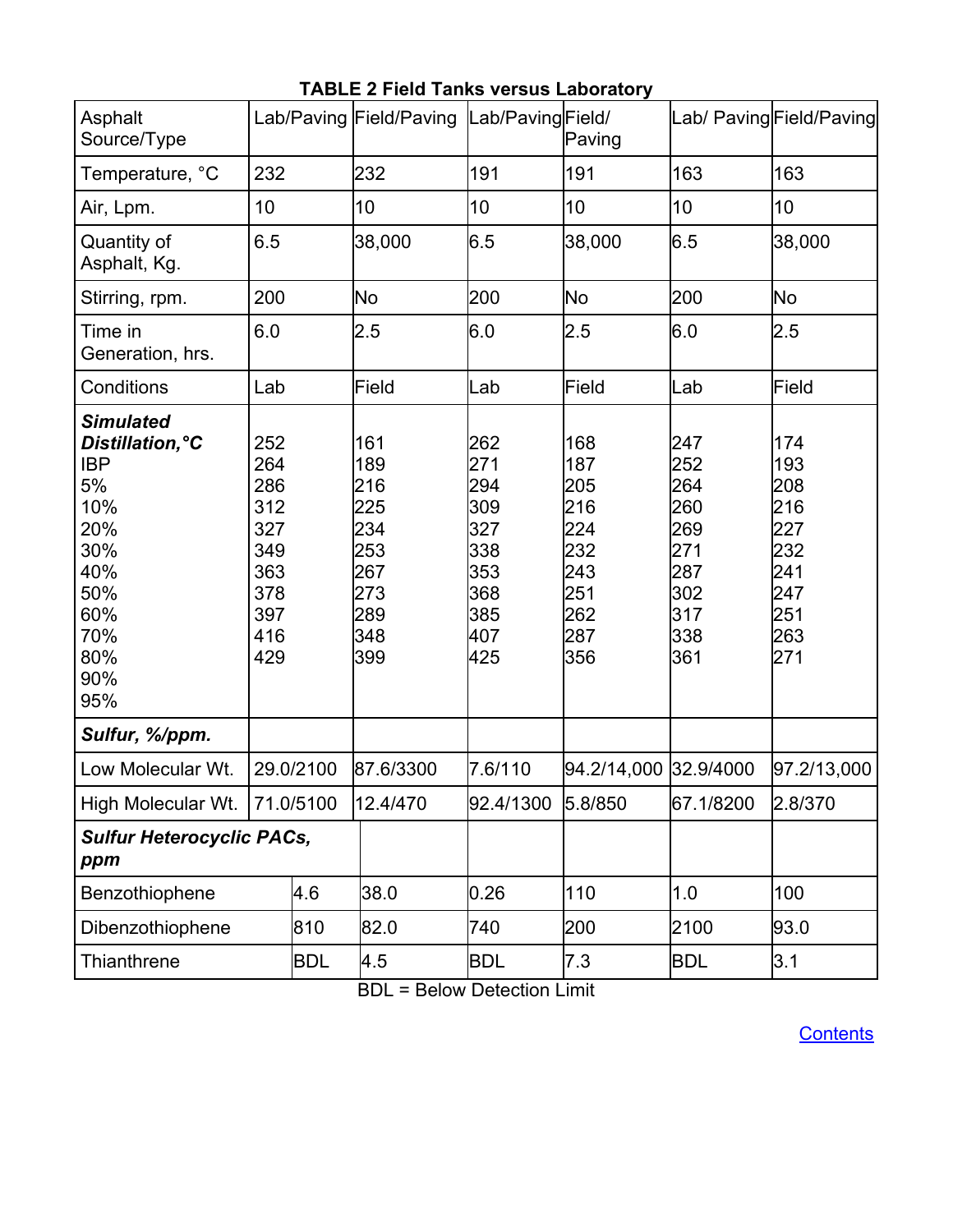<span id="page-8-0"></span>

| Description                                                                                                   | Field<br>Cassettes                                                        | <b>Field Tank</b>                                                         | Lab                                                                       |
|---------------------------------------------------------------------------------------------------------------|---------------------------------------------------------------------------|---------------------------------------------------------------------------|---------------------------------------------------------------------------|
| Sample #                                                                                                      | 1, 8, 19, 20                                                              | 92340                                                                     | 92343                                                                     |
| Temperature of Asphalt, °C                                                                                    | 150                                                                       | 150                                                                       | 150                                                                       |
| Sample Weight, CS <sub>2</sub> Soluble, mg., Filter                                                           | 0.72                                                                      | 32 g                                                                      | 2.8 <sub>g</sub>                                                          |
| $CS2$ Soluble, (Filter + XAD), mg.                                                                            | 4.31                                                                      | <b>NA</b>                                                                 | <b>NA</b>                                                                 |
| Average Sampling Time, hrs.                                                                                   | 7.75                                                                      | $\overline{7}$                                                            | 54                                                                        |
| Average Air Volume, liters                                                                                    | 924                                                                       | 4200                                                                      | 32,400                                                                    |
| TPM, $mg/m3$                                                                                                  | 0.78                                                                      | <b>NA</b>                                                                 | <b>NA</b>                                                                 |
| BSM, $mg/m3$                                                                                                  | 0.03                                                                      | <b>NA</b>                                                                 | <b>NA</b>                                                                 |
| <b>Simulated Distillation, °C</b><br>5%<br>10%<br>20%<br>30%<br>40%<br>50%<br>60%<br>70%<br>80%<br>90%<br>95% | 202<br>217<br>227<br>236<br>247<br>253<br>262<br>267<br>278<br>300<br>341 | 174<br>195<br>207<br>217<br>227<br>233<br>246<br>253<br>264<br>278<br>299 | 252<br>263<br>269<br>280<br>285<br>292<br>297<br>301<br>314<br>319<br>333 |
| <b>Sulfur Heterocycles, ppm.</b>                                                                              |                                                                           |                                                                           |                                                                           |
| Low Molecular Weight (%)                                                                                      | <b>ND</b>                                                                 | 96.7/2980                                                                 | 34.7/13,800                                                               |
| High Molecular Weight (%)                                                                                     | <b>ND</b>                                                                 | 3.3/100                                                                   | 65.3/26,100                                                               |
| <b>Sulfur Heterocyclic PACs, ppm</b>                                                                          |                                                                           |                                                                           |                                                                           |
| Benzothiophene                                                                                                | <b>ND</b>                                                                 | 12.1                                                                      | 12.1                                                                      |
| Dibenzothiophene                                                                                              | <b>ND</b>                                                                 | <b>ND</b>                                                                 | <b>ND</b>                                                                 |
| Thianthrene                                                                                                   | <b>ND</b>                                                                 | <b>ND</b>                                                                 | <b>ND</b>                                                                 |
| Naphthobenzothiophene                                                                                         | <b>ND</b>                                                                 | <b>ND</b>                                                                 | <b>ND</b>                                                                 |

# **TABLE 3 Field versus Lab Study/Indiana Paving Asphalt**

NA = Not Analyzed  $ND = Not$  Detected

**[Contents](#page-1-0)**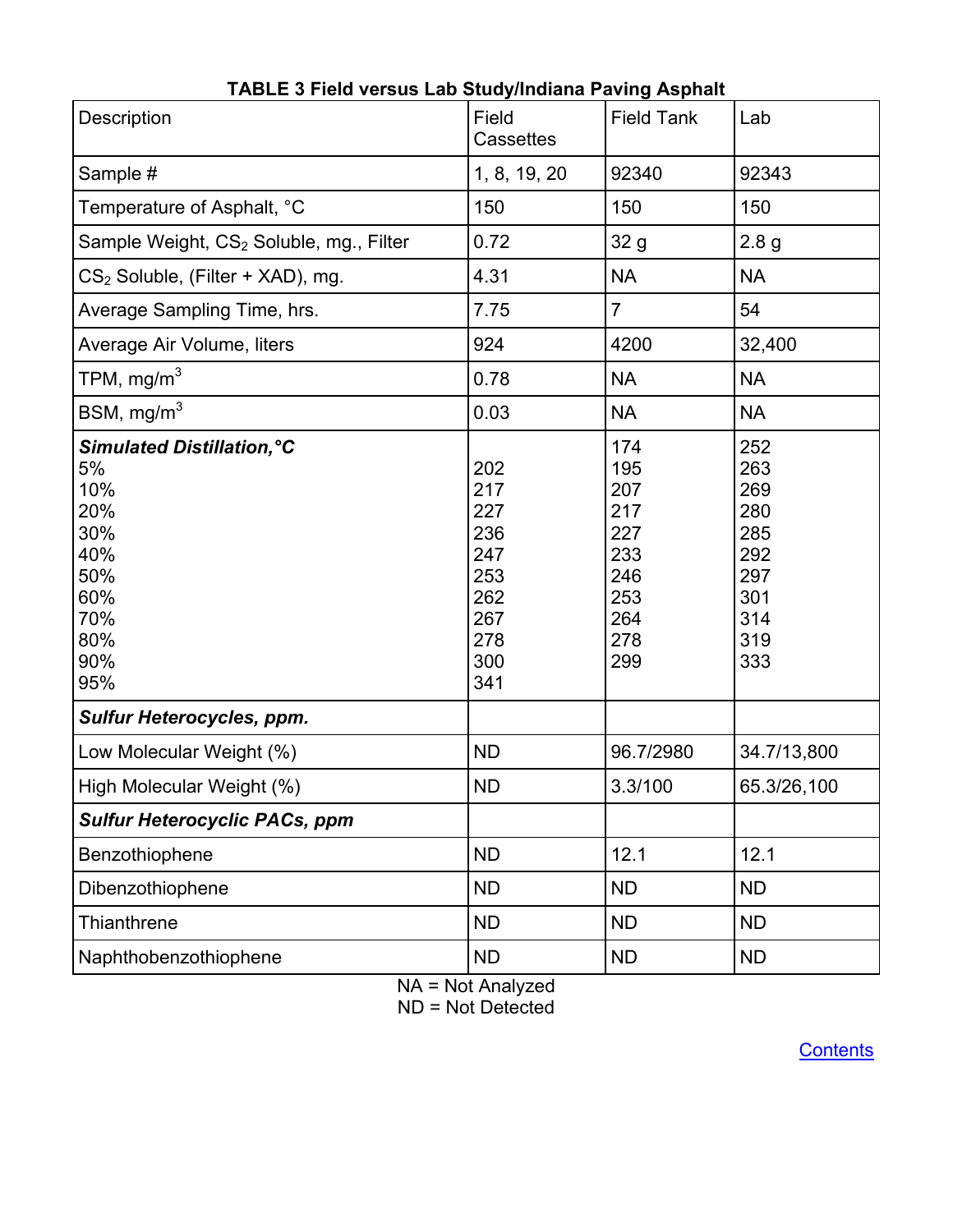<span id="page-9-0"></span>

|                                                                                                                                                                                                                                                                                                                        | <b>Identification of Whole Fumes</b>                                                                                                                            |                                                                                                                                              |                                                                                                                                                      |  |
|------------------------------------------------------------------------------------------------------------------------------------------------------------------------------------------------------------------------------------------------------------------------------------------------------------------------|-----------------------------------------------------------------------------------------------------------------------------------------------------------------|----------------------------------------------------------------------------------------------------------------------------------------------|------------------------------------------------------------------------------------------------------------------------------------------------------|--|
| Compound ID*                                                                                                                                                                                                                                                                                                           | <b>NIOSH</b><br>@316°C                                                                                                                                          | Laboratory AX<br>Paving @150°C                                                                                                               | <b>Field Tank AX</b><br>Paving @150°C                                                                                                                |  |
| <b>Hydrocarbons, %</b>                                                                                                                                                                                                                                                                                                 |                                                                                                                                                                 |                                                                                                                                              |                                                                                                                                                      |  |
| <b>Alkyl Benzene</b><br>Indene<br><b>Alkyl Indenes</b><br>Indane<br><b>Alkyl Indanes</b><br>Diphenyl<br><b>Alkyl Diphenyl</b><br>Naphthalene<br><b>Alkyl Naphthalenes</b><br>Fluorene<br><b>Alkyl Fluorenes</b><br>Anthracene<br><b>Alkyl Anthracenes</b><br>Pyrene/Fluoranthene<br>Chrysene<br><b>Alkyl Chrysenes</b> | 2.00<br>2.11<br><b>ND</b><br><b>ND</b><br><b>ND</b><br><b>ND</b><br><b>ND</b><br>0.12<br>7.88<br>0.81<br>9.07<br>0.98<br>9.30<br><b>ND</b><br><b>ND</b><br>0.71 | 7.7<br><b>ND</b><br>1.10<br>0.19<br>3.37<br><b>ND</b><br><b>ND</b><br>0.38<br>16.1<br>1.14<br>10.64<br>3.74<br>19.57<br>5.51<br>1.19<br>0.24 | 26.0<br>1.3<br><b>ND</b><br>1.30<br>16.6<br>0.74<br>3.26<br>3.0<br>40.77<br><b>ND</b><br>0.50<br>0.32<br>1.43<br><b>ND</b><br><b>ND</b><br><b>ND</b> |  |
| <b>Sulfur Compounds, %</b>                                                                                                                                                                                                                                                                                             |                                                                                                                                                                 |                                                                                                                                              |                                                                                                                                                      |  |
| Benzothiophene<br><b>Alkyl Benzothiophene</b><br>Dibenzothiophene<br>Alkyl Dibenzothiophene<br>Naphtho Benzothiophene<br>Alkyl Naphthobenzothiophene                                                                                                                                                                   | 2.96<br>23.36<br>1.05<br>33.43<br>3.31<br>2.56                                                                                                                  | 0.04<br>19.4<br>1.75<br>7.85<br><b>ND</b><br><b>ND</b>                                                                                       | 0.29<br>3.79<br><b>ND</b><br><b>ND</b><br><b>ND</b><br><b>ND</b>                                                                                     |  |
| <b>Oxygen Compounds, %</b>                                                                                                                                                                                                                                                                                             |                                                                                                                                                                 |                                                                                                                                              |                                                                                                                                                      |  |
| <b>Methyl Heptyl Ketone</b><br>Methyl Octyl Ketone<br>Phenol<br><b>Methyl Fluorenone</b>                                                                                                                                                                                                                               | 0.50<br>0.25<br>0.30<br><b>ND</b>                                                                                                                               | <b>ND</b><br><b>ND</b><br><b>ND</b><br><b>ND</b>                                                                                             | <b>ND</b><br><b>ND</b><br><b>ND</b><br>0.60                                                                                                          |  |
| <b>TOTAL</b>                                                                                                                                                                                                                                                                                                           | 102                                                                                                                                                             | 105                                                                                                                                          | 104                                                                                                                                                  |  |

# **TABLE 4 High Resolution Mass Spec Whole Fumes DMSO Extracted**

\* Percent of Total Sample Analyzed (DMSO Fraction Only)

ND = Not Detected

**[Contents](#page-1-0)**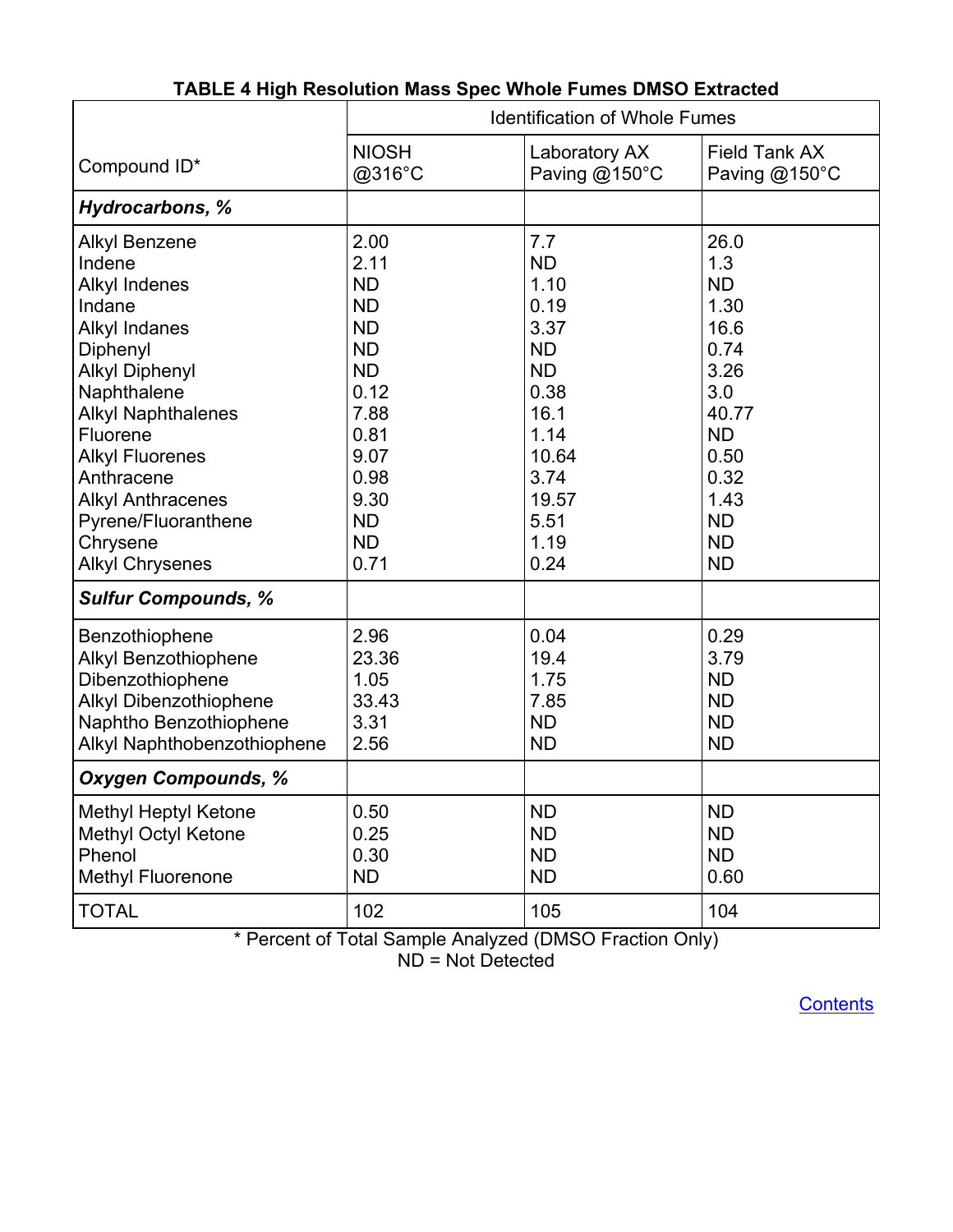<span id="page-10-0"></span>

\* Arthur D. Little Sivak Study

FIGURE 1 Asphalt Funies Generation System Apparatus

#### **Figure 1 - A.D.I.\* Asphalt Fumes Generation System**

**[Contents](#page-1-0)** 





# **Figure 2 - Fume Sampling in Horizontal Tanks**